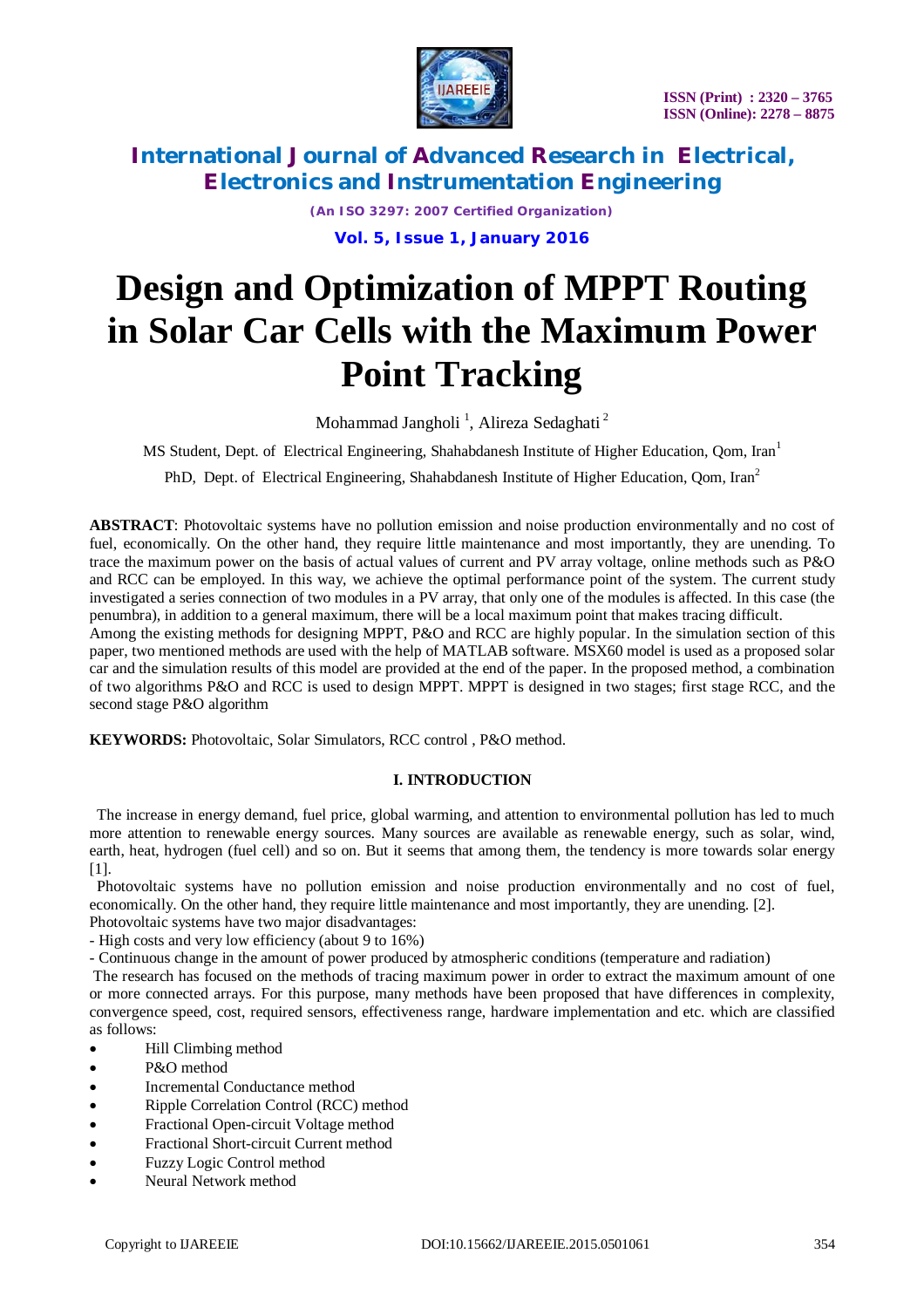

*(An ISO 3297: 2007 Certified Organization)*

### **Vol. 5, Issue 1, January 2016**

 Online methods such as P&O and RCC track the maximum power on the basis of actual values of current and PV array voltage. Therefore, the optimal system performance point is achieved. These methods are more expensive due to the use of additional circuits and are usually used in large scale systems [1].

Although the research in this field has led to good results, but these methods need to be developed so that can find the maximum power point in two or more arrays that are connected in series or parallel. Particularly, under radiation and temperature variable conditions which the local maximum will involve MPPT algorithms in those points [2].

Reference [3] presented a new algorithm based on the P&O algorithm. This algorithm has a fast operation and it eliminates the need to use a capacitor with a large value to remove the voltage ripple in the P&O method. Instantaneous value is used instead of the mean voltage and array current which increases the speed of tracking.

Reference [4] presented an improved method named P&O-dp, which makes extra measurements without creating turbulence in the voltage and current. In this way with the three consecutive samples, the effect of turbulence in voltage (current) and the effect of changes in atmospheric conditions are evaluated, so increasing power is applied only when is caused by the MPPT algorithm.

Reference [5] proposed a two-step method for tracking the overall maximum point. In the first phase, the local maximum area can be found, and in the second phase, using the algorithm P&O, the local maximum points are tracked. At first, the nearest local maximum is found, then it searches left side and then right side to find the other local maximums.

Reference [6] proposed an MPPT system with parallel connections, where the modules PV are connected in parallel. Each module will follow specifically its own MPP. If a module placed under the influence of light, its performance is not transmitted to other modules. The problem of this method is high hardware facilities and high cost for implementing it.

#### **II. METHODOLOGY**

#### **II.1. Introduction of the system under study**

Photovoltaic cells have a non-linear I-V characteristic, which depends on the amount of solar radiation and cell temperature. Under ideal conditions, a solar cell can be modeled by a current source which became parallel with a diode. But the losses of the cells can be modeled by  $R_s$  series resistance and  $R_{sh}$  parallel resistance. So in real terms, the orbital model became a PV cell in Figure 1 [1] and [2].



Fig. 1 The circuit model of PV cell

The  $R_s$  value is usually very small, and the  $R_{sh}$  value is very large. Also the source current of  $I_{ph}$  in the dark conditions tends to zero.

According to the equivalent value of a photovoltaic cell and the law of KCL, Equation (1) can be written as follows: (1)  $I_{pv} = I_{ph} - I_D - I_{sh}$ 

Which finally with a good approximation, the following equation is obtained which is called the current equation of solar cell. [3]: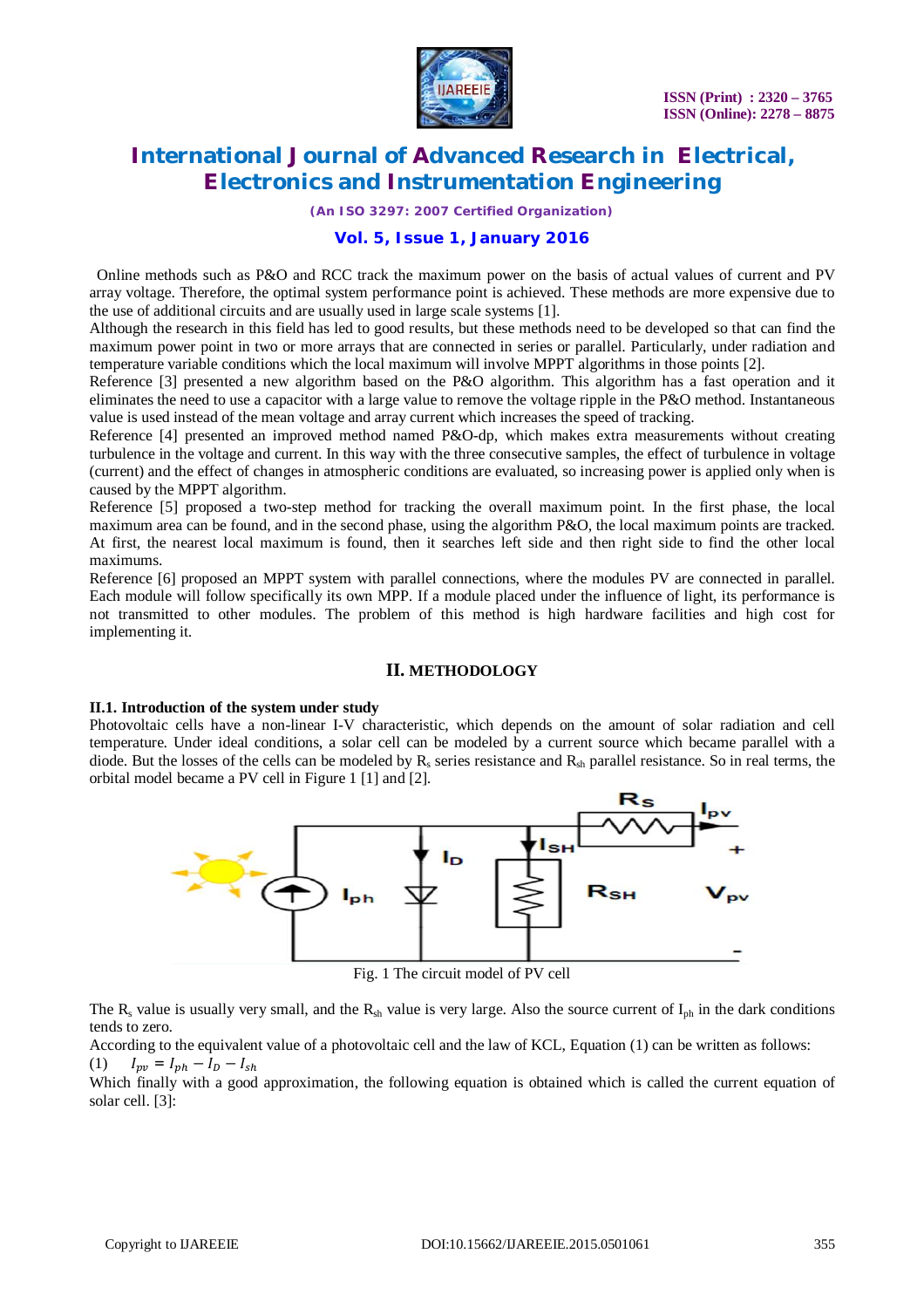

*(An ISO 3297: 2007 Certified Organization)*

## **Vol. 5, Issue 1, January 2016**

$$
(2) \qquad I_{pv} = I_{ph} I \circ \left( e^{\frac{q(I_{pv} + I_{pv}R_S}{N_S.A.K.T}} 1 \right)
$$

Then, if module PV includes the  $N_p$  series cell and infinite resistance  $R_{sh}$ , the equations of voltage and power are determined by the following correlations:

(3) 
$$
V_{pv} = \left(\frac{N_S.A.T.K}{q}\right).In\left(\frac{N_p I_{pn} - I_{pv} + N_p I^*}{q}\right) - R_S I_{pv}
$$

(4)  $P_{pv} = V_{pv}I_{pv}$ 

Factors affecting the performance of the modules PV Can be attributed to 4 factors:

1. Temperature: As shown in Figure 2, temperature rising will reduce the voltage, and current is almost constant.



Fig. 2 changes in PV array curves or temperature in the constant radiation intensity

2. Solar radiation intensity: radiation intensity rising will increase current and voltage is almost constant



Fig. 3 changes in PV array curves or radiation intensity at a constant temperature

3. The structure of the array: array performance depends on the type of cells used and the quality of construction by the manufacturer. The values Rsh and Rs can be changed according to the structure.

4. Shadows: Shadows are either complete or incomplete and are often caused by passing clouds, adjacent buildings and towers, trees, electricity and telecommunications pylons and etc.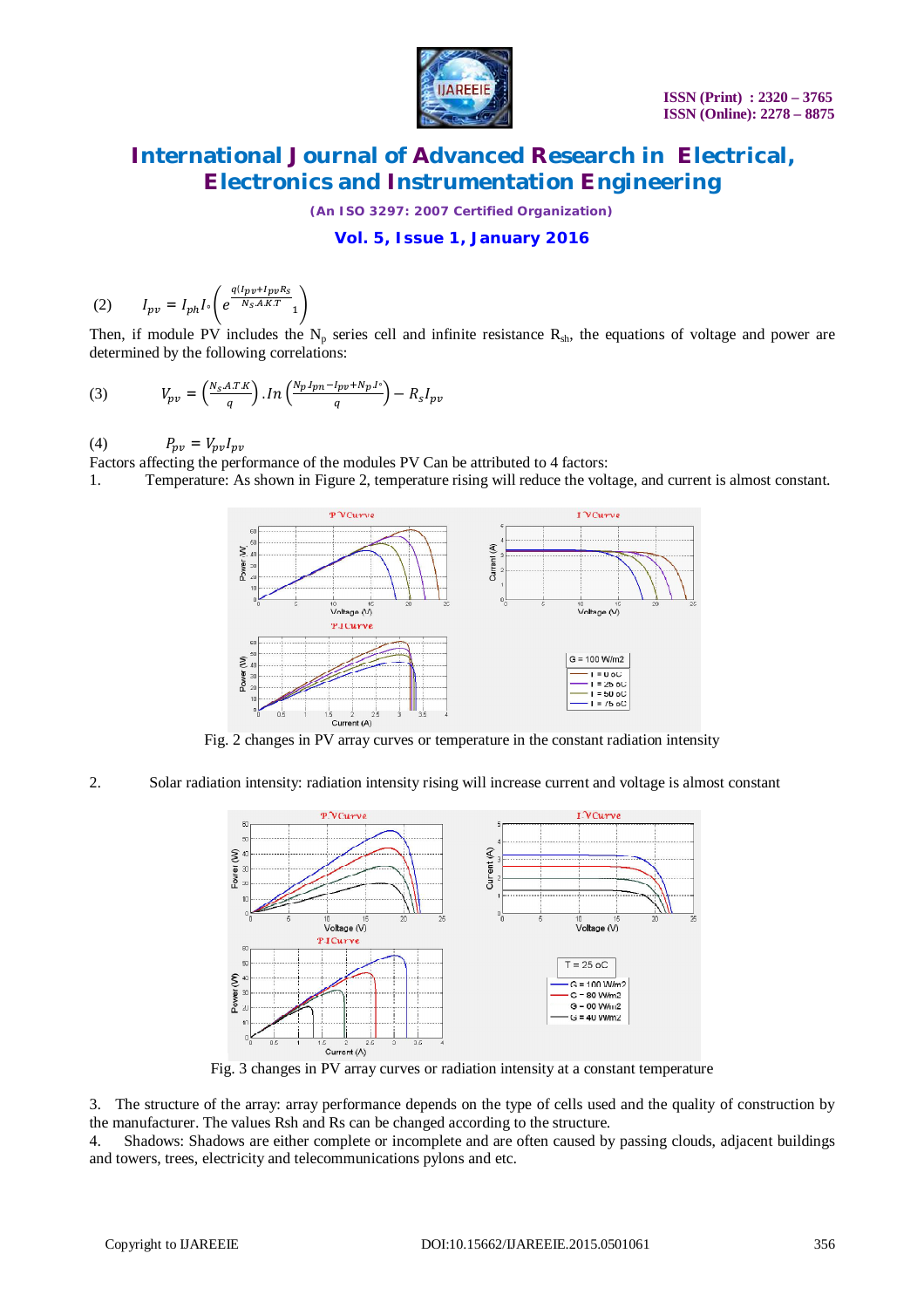

*(An ISO 3297: 2007 Certified Organization)*

### **Vol. 5, Issue 1, January 2016**

#### **II.2. Description of the problem**

We describe the studied problem as follows: If in a PV array, two modules are connected together in series and only one of the modules would affected (penumbra terms), in this case, curves  $I = V$ , P-I, P-V are affected by the penumbra. Figure 4 shows the Curves IV Array PV Under the terms of the penumbra.



Fig. 4 PV array curve or series connection in the penumbra

 It can be seen that the above array in the penumbra in addition to a maximum total has a local maximum point. And since the goal is to track the overall maximum, it makes difficult to trace issue [7]. Therefore, many algorithms have been proposed for this purpose, and in this paper, according to the proposed method, 3 of these algorithms are mentioned briefly.

#### A) Method P&O / Hill climbing [8-9]

The Hill climbing method would make a change in the rate of D, and P&O makes a change in the PV array voltage. In the case of connecting a PV array to power converter, switching rates of D converter, will change the PV array current, and as a result, PV array voltage would change; P&O and Hill climbing methods are two fundamentally different ways with the same performance. These methods are not successful in the rapidly changing weather conditions.

#### B) Ripple Correlation Control (RCC) method [8] and [10]

When PV array is connected to the power converter, the switching act creates a ripple in the voltage and the PV array current which in return created a ripple in power. The RCC would use of ripple to run MPPT. Recently, some research has been done in the field of tracking the array maximum power using this ripple as inner turmoil. RCC method makes the connection between the time derivative of the current with the time derivative of current and array voltage which is variable with time, until the slope of power can be equal to zero, so that MPP achieved.

#### C) S-P&O and S-RCC two-step methods

This is a two-step method of tracking the maximum power, which for two modules connected in series, it will determine the overall maximum points. The first phase of the method would measure the radiation and the temperature of the array, and it finds the final P-I curve. Then, a search algorithm would run to estimate the location of MPP with two indices of current and power in the MPP point. When climate changes go beyond a certain level, the search would repeat. The second phase is the actual characteristic curve method, which began the search for MPP from the estimated point of the first phase or from the performance of its former performance point, where the P&O and RCC methods used. This case depends on changes in the performance conditions.

Among the existing methods for designing MPPT, two approaches P&O and RCC are better. In the simulations section and in this paper, two methods are done with the help of MATLAB software. The model MSX60 is used as a proposed solar car, and the simulation results of the model are provided at the end of the article. In the proposed method, a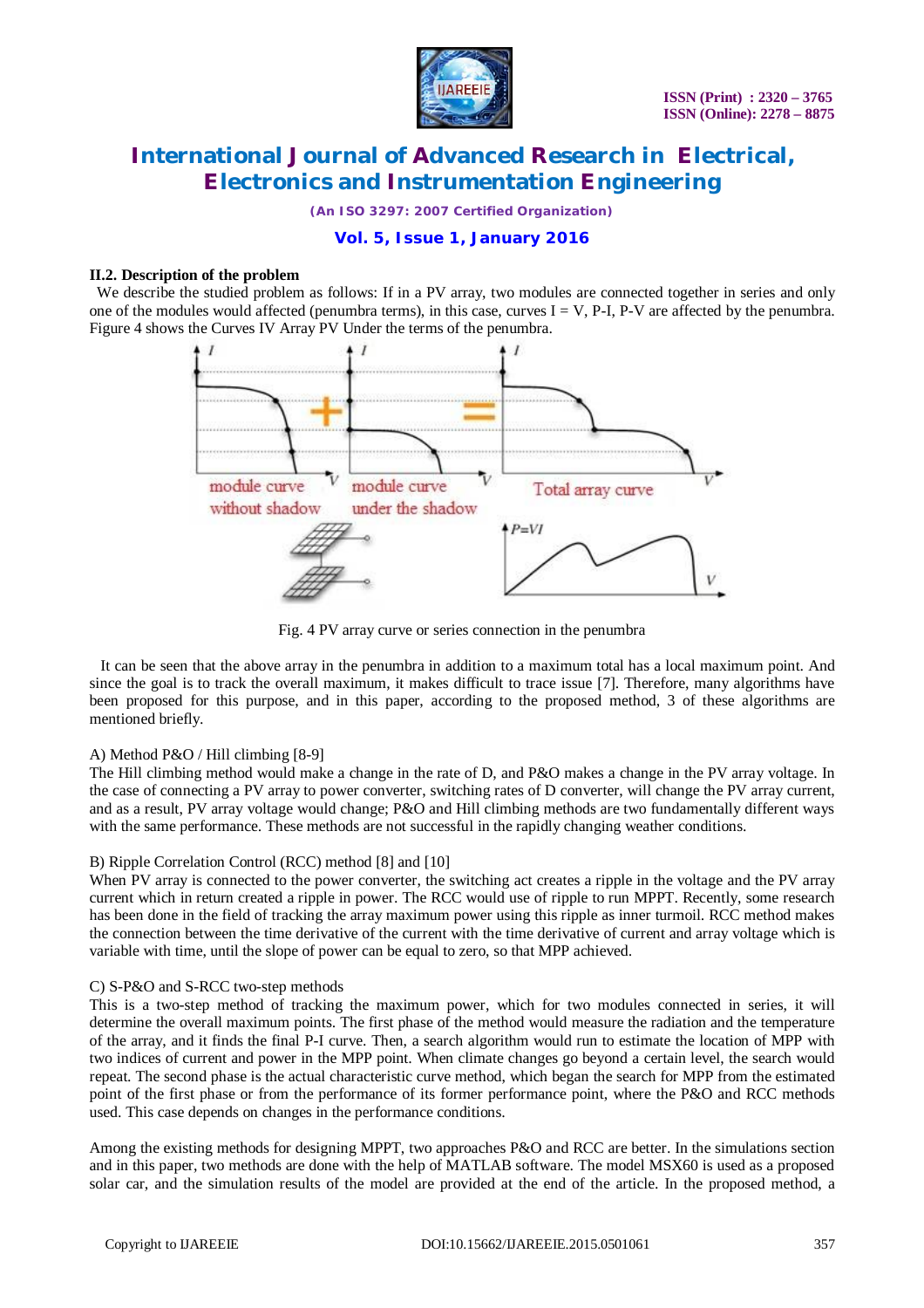

*(An ISO 3297: 2007 Certified Organization)*

### **Vol. 5, Issue 1, January 2016**

combination of two algorithms P&O and RCC are used to design MPPT. MPPT designing will be done in two stages. In the first stage, the RCC is used, and in the second stage the P&O algorithm is modeled.

### **III. DESIGN AND SIMULATION OF SOLAR CAR**

#### **III.1. BP MSX60 model**

 MSX60 is an example of the PV modules with the power of 60 watts, which is selected for modeling. This module has 36 poly-crystal series connected cells. The main specifications of this model are shown in the table 1.

| <b>Parameter</b> | <b>Specifications</b>                         | Value                               |  |
|------------------|-----------------------------------------------|-------------------------------------|--|
| Pmax             | Maximum power output                          | 60W                                 |  |
| Vmp              | Voltage for maximum power                     | 17.1 V                              |  |
| Imp              | Current for maximum power                     | 3.5A                                |  |
| <b>ISC</b>       | <b>Short-circuit Current</b>                  | 3.8A                                |  |
| <b>VOC</b>       | Open-circuit Voltage                          | 21.1V                               |  |
| <b>KV</b>        | Thermal coefficient for open circuit voltage  | $- (80 \pm 10)$ mV / $^{\circ}$ C   |  |
| KI               | Thermal coefficient for short circuit voltage | $(0.065 \pm 0.15\,65)\%$ / ° C      |  |
| KP               | Thermal coefficient for power                 | $- (0.5 \pm 0.05)\%$ / $^{\circ}$ C |  |
| <b>NOCT</b>      | Rate of cell with environment                 | $47 \pm 2$ ° C                      |  |

|  |  | Table 1. Key specifications of MSX60 panel |  |  |
|--|--|--------------------------------------------|--|--|
|--|--|--------------------------------------------|--|--|

In curve of Figure 5, MSX60 model has been shown for different levels of radiation. As shown in this figure, it can be said that the constant curve of power is tangent to each one of shown VI curves.



Fig. 5 Curve for MATLAB model for different levels of radiation  $(G = 50; 250; 500; 750; 1000 Wm2)$  in nominal operation of panel with temperature 50 C.

As expected, the results for the model MSX60 in MATLAB are corresponding to the characteristic VI curve which presented in the proper context.

#### **III.2.1. Introduction MPPT controller**

An MPPT system designed with a converter DC-DC and a microcontroller based on the control device.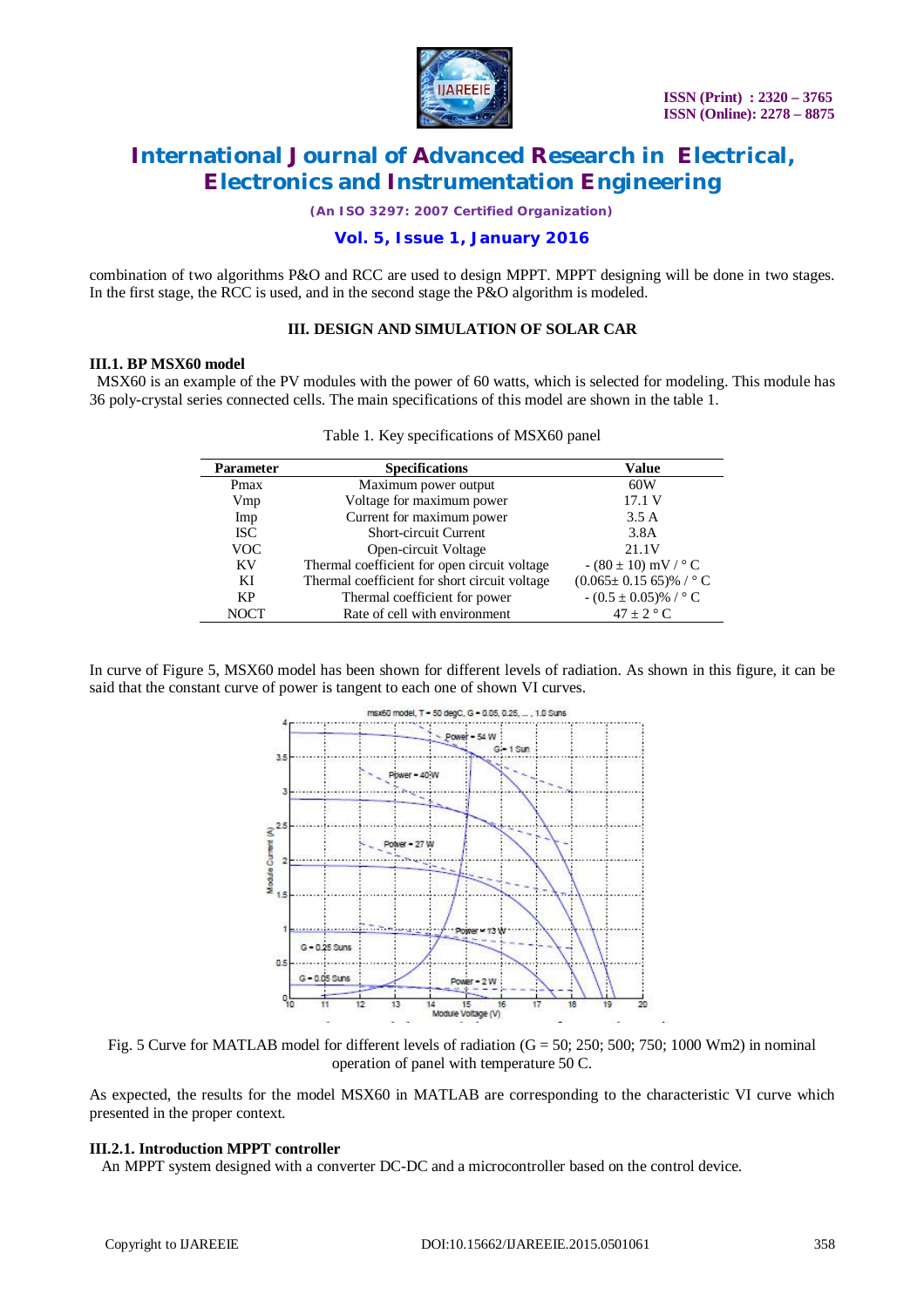

*(An ISO 3297: 2007 Certified Organization)*

### **Vol. 5, Issue 1, January 2016**

The software architecture for an independent MPPT system can be very simple. One suitable way for control MPPT as well as low-power processor is using a single processor. This requires that MPPT test in the architecture that is able to adapt to tasks related to control the inverter in the development stage.



Fig. 6 Simulation MPPT model in MATLAB

 The model shows a simulation of an MPPT in MATLAB. Voltage and current are inputs of this subsystem. At first, a low pass filter applied over two inputs and then a sampling is done. Next, a delay applied over the sampled signals. The power obtained from current and sampled voltage as well as delay current and voltage are calculated. After applying changes and comparing them with each other, the output of MPPT was applied to the circuit.

As it has been shown in figure 7 (PV design), the MPPT is used as a controller. Subsystem 1 with taking two fixed values which considered 25 and 400, and a voltage that is obtained as feedback, it generates the current as the output.



Fig. 7 Design PV with MPPT

In figures 8 and 9, voltage and the current circuits curve are shown in terms of time. It is acknowledged that the power consumption value is equal to current multiplied by voltage, and the results of applying MPPT are shown in figure 10. As it stands, using MPPT leads into power consumption improvement and stability.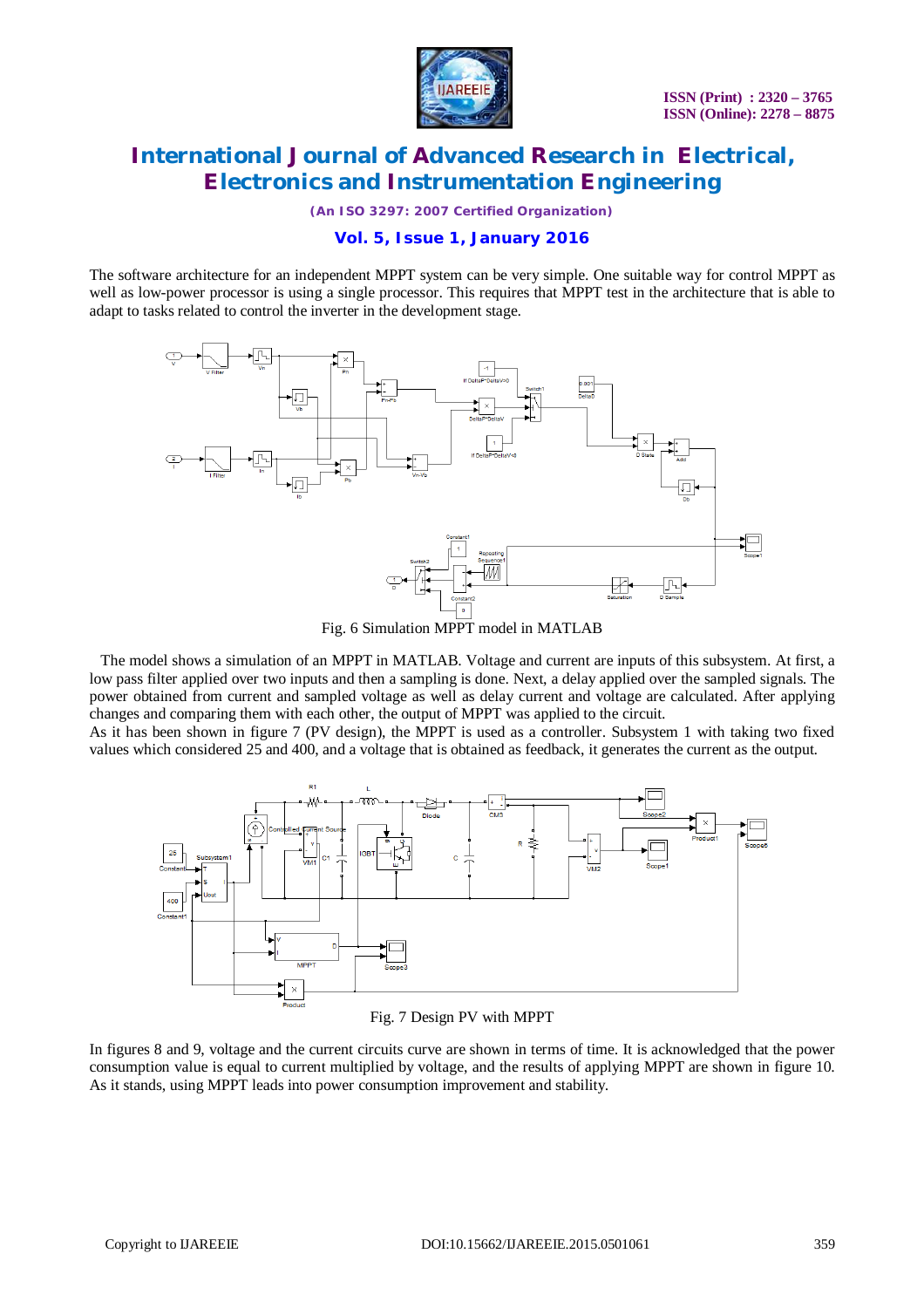

*(An ISO 3297: 2007 Certified Organization)*

### **Vol. 5, Issue 1, January 2016**



Fig. 8 circuit voltage diagram



Fig. 9 circuit current diagram



Fig. 10 circuit output using MPPT (above), circuit output without using MPPT (below)

### **III.2.2. P&O and RCC algorithms**

 Because of its simple feedback structure and less measured parameters, P&O method has been used widely. P&O method needs an external circuit to repeat the array voltage transformation, so then it will be able to measure changes in output.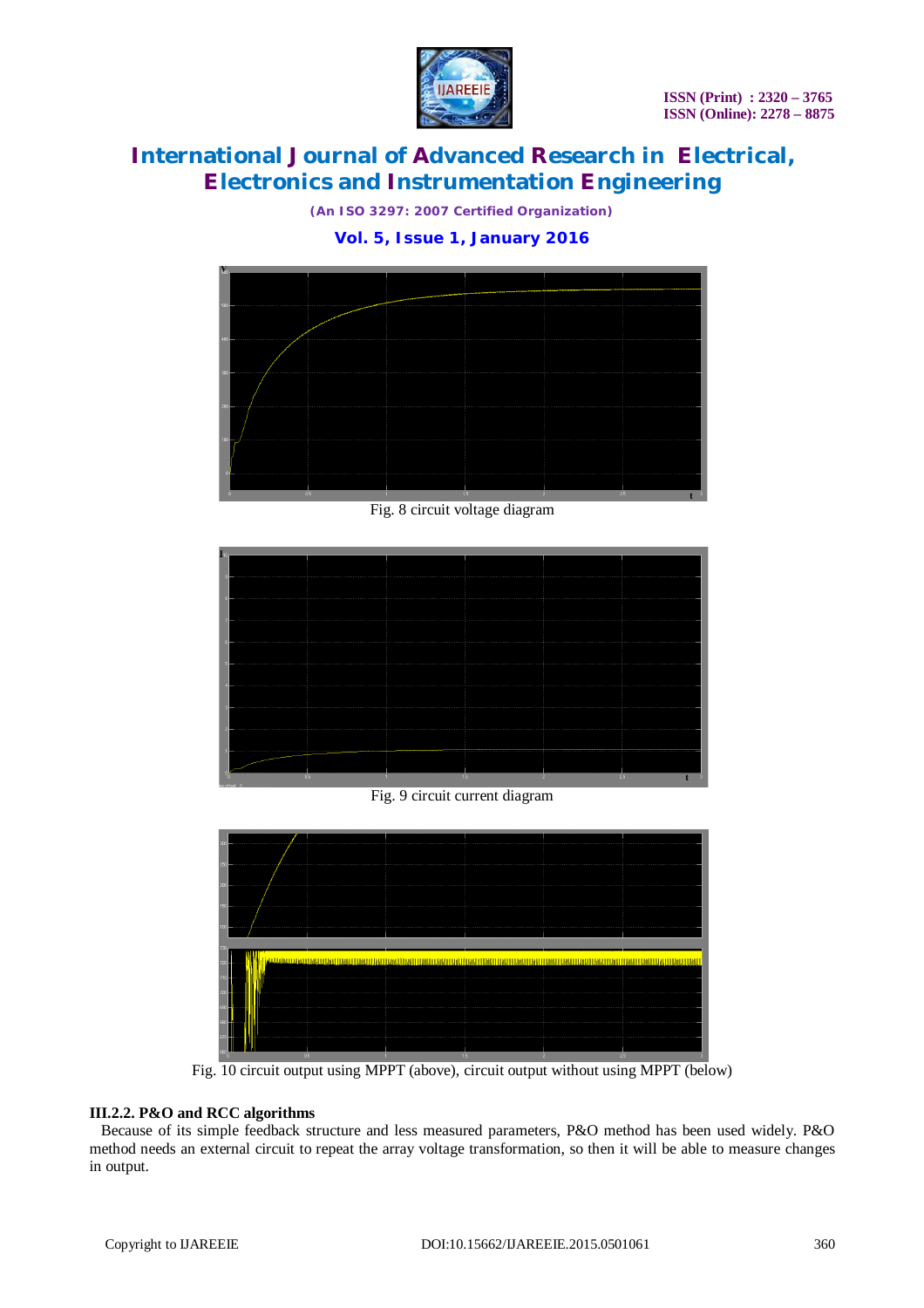

*(An ISO 3297: 2007 Certified Organization)*

**Vol. 5, Issue 1, January 2016**



Fig. 11 P&O algorithm

 As shown in the P&O algorithm in figure 11, current and voltage are considered as the circuit inputs. After sampling both of signal inputs, the power can be produced as output.

The RCC is a high-performance real-time optimization method that can be used to get the maximum photovoltaic power. The RCC method makes a connection between the time derivative of the power and the time derivative of current and array voltage which are variable with time, until the slope of power equals to zero, so that MPP could be achieved. Figure 12 shows an RCC algorithm.



#### **III.3. Simulation proposed MPPT**

 This article was employed a two-step MPPT control algorithm for improving the power. The first step is to model RCC control algorithm and it was used the P&O model in the second step of controller design.

 In the first level of control, the VPV array voltage and the PPV power are given as inputs to RCC unit. After that, the RCC unit calculates the working cycle of the system and sends the maximum available power for loading at steady state. In the second stage, a new working cycle is calculated, and then it routed from RCC unit to P&O unit, where the dynamics of the whole photovoltaic power conversion system are improved. Figure 13 shows the proposed simulation according to the above description.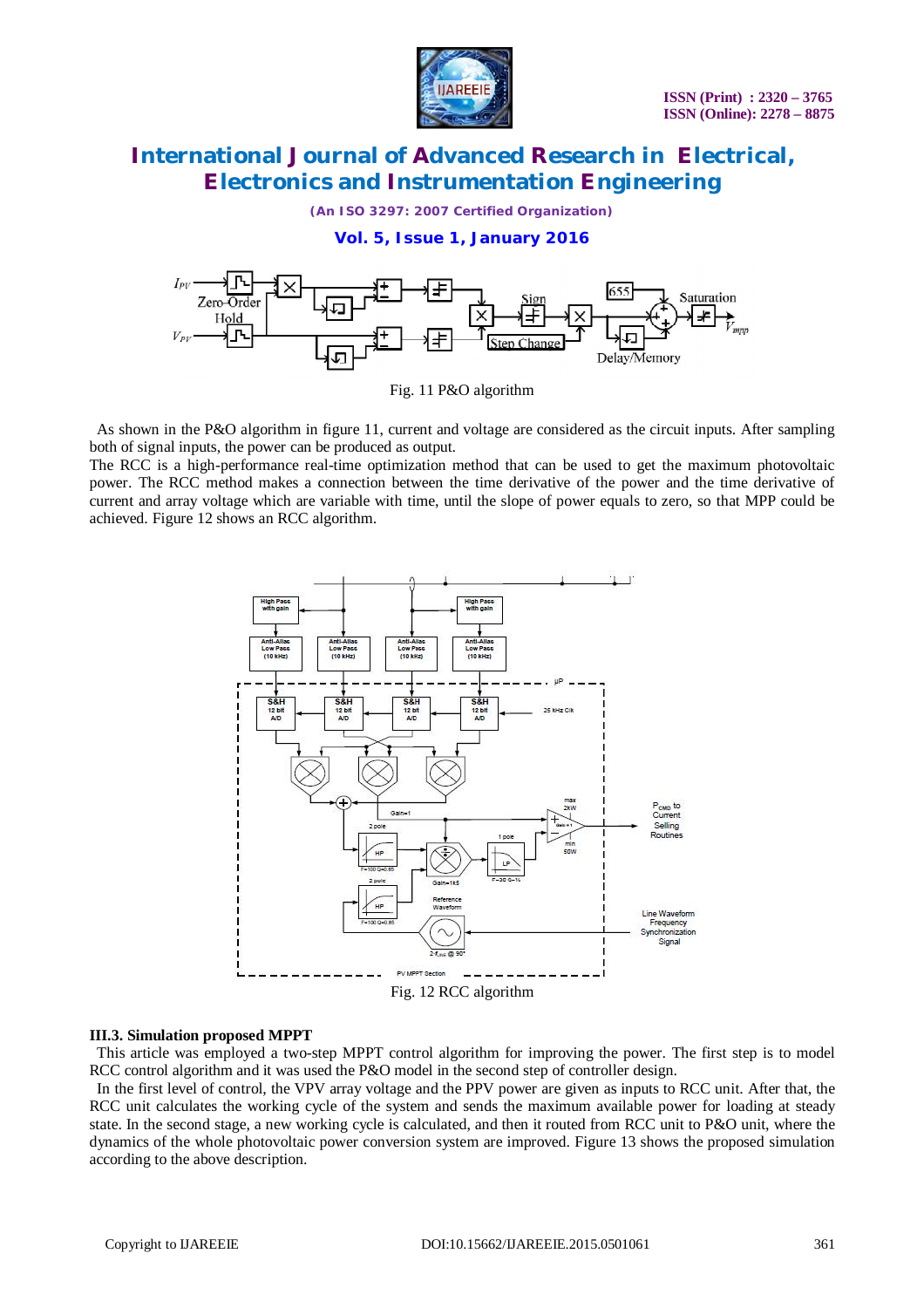

*(An ISO 3297: 2007 Certified Organization)*

**Vol. 5, Issue 1, January 2016**



Fig. 13 Simulation proposed MPPT

 Figure 14 (A) shows a comparison between the input voltage and the increased voltage. As it can be seen, when the input voltage is 41 volts and the current is 1.637 Amp, the power value can be equal to 67.09 watts. According to the given input, the output voltage should be in a way that the settlement power and the voltage increase less. In this figure, the waveform of voltage, current and power input to the boost converter (increasing DC-DC converter) are shown. It can be seen from the diagram that the current initially rises, and begins with its maximum value.

Since this converter works based on switching, in order eliminate ripple in the output voltage, a capacitor used, and also by using a diode, the output current became one-way, so the reactive loads could be fed without problem.

Figure 14 (B) shows the wave incremental outputs. When you see the voltage waveform, voltage is 3 times more than the input value. This additive voltage is achieved in less time than 0.2 Sec.



 $(B)$  $(A)$ Fig. 14 (A) (waveform of voltage - current, and power input to the boost converter)(B) increased output wave

### **IV. CONCLUSION**

 To improve the efficiency of photovoltaic systems, MPPT algorithm is used to create the maximum power available for solar arrays. Important issues that should be considered in the MPPT algorithm include system complexity, uncertainty and dynamic performance. This research provided an adaptive control architecture, which can reduce the complexity of the control system, and effectively address the ambiguities and turmoil in photovoltaic systems. In this study a control two-step MPPT algorithm is used to improve the consuming power; the first phase includes an RCC control model algorithm, and P&O model is used in the second phase of controller design. Using MSX60 as proposed